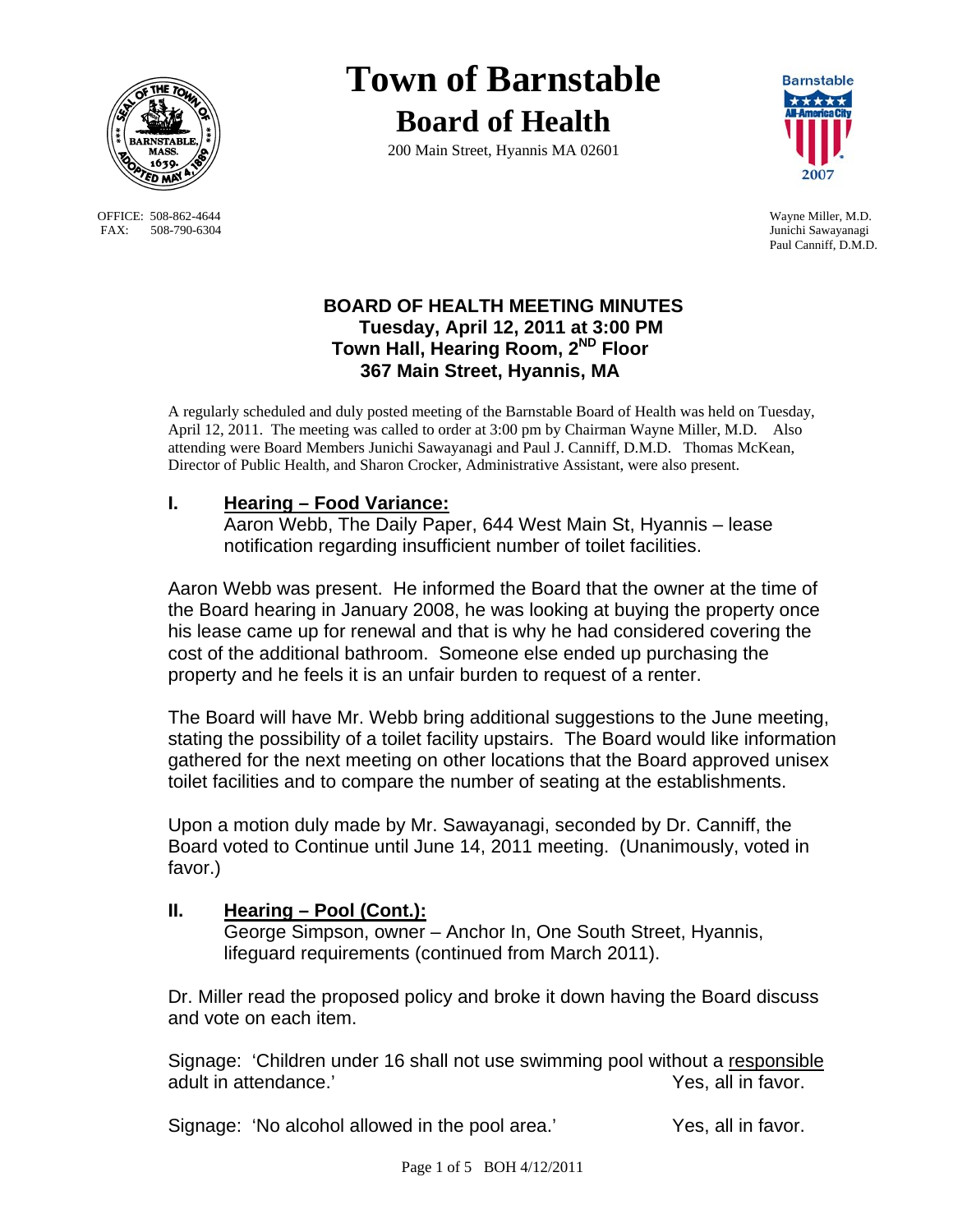| Maximum pool occupancy of 20.                                                                                                             | Yes, all in favor.                   |
|-------------------------------------------------------------------------------------------------------------------------------------------|--------------------------------------|
| Access to pool area by key or key card                                                                                                    | Yes, all in favor.                   |
| Maximum pool depth for 5 feet for all new pools, and<br>Newly renovated pools. Pre-existing pools do not need to<br>Apply for a variance. | Yes, 2 in favor,<br>No= Dr. Canniff. |
| No diving board, slides, or other such appliances.                                                                                        | Yes, all in favor.                   |
| Pool Hours from 8am – 9pm, if no lifeguard or qual.swim.                                                                                  | Yes, all in favor.                   |
| No organized/scheduled children's activities without a<br>Lifeguard or qualified swimmer                                                  | Yes, all in favor.                   |
| Staff member with adult and child CPR on site                                                                                             | Yes, all in favor.                   |
| Trial Time Period: One Year                                                                                                               | Yes, all in favor.                   |
| Limited to facilities with 50 units or less                                                                                               | Yes, all in favor.                   |

Prior to the Board voting on the policy as a whole, Dr. Canniff stated that he believes a lifeguard and/or qualified swimmers are worth the expense to potentially protect human life.

Upon a motion duly made by Mr. Sawayanagi, seconded by Dr. Canniff, the Board voted to approve the above policy for a trial period of one year to be limited to pools at sites with 50 units or less. (Two voted in Favor, One voted to Deny-Dr. Canniff).

#### **III. Variances – Septic (New):**

A. Carmen Shay representing Allen Halliday, Trustee – 154 Eel River Road, Osterville, Map/Parcel 115-010-001, 74,985 square feet lot, setback variances for septic tank and pump chamber to wetlands (Postponed from March 8, 2011).

Carmen Shay presented the plan.

Upon a motion duly made by Dr. Canniff, seconded by Mr. Sawayanagi, the Board voted to approve the plan for a five bedroom septic with a three bedroom Deed Restriction until a five bedroom plan is submitted to the Board, at which time the Deed Restriction will be lifted. (Unanimously, voted in favor.)

B. Dan Ojala, Down Cape Engineering, representing Scott and Maura Hempstead – 34 Ridge Rd, West Barnstable, Map/Parcel 216-024, 24,250 square feet lot, three septic variances.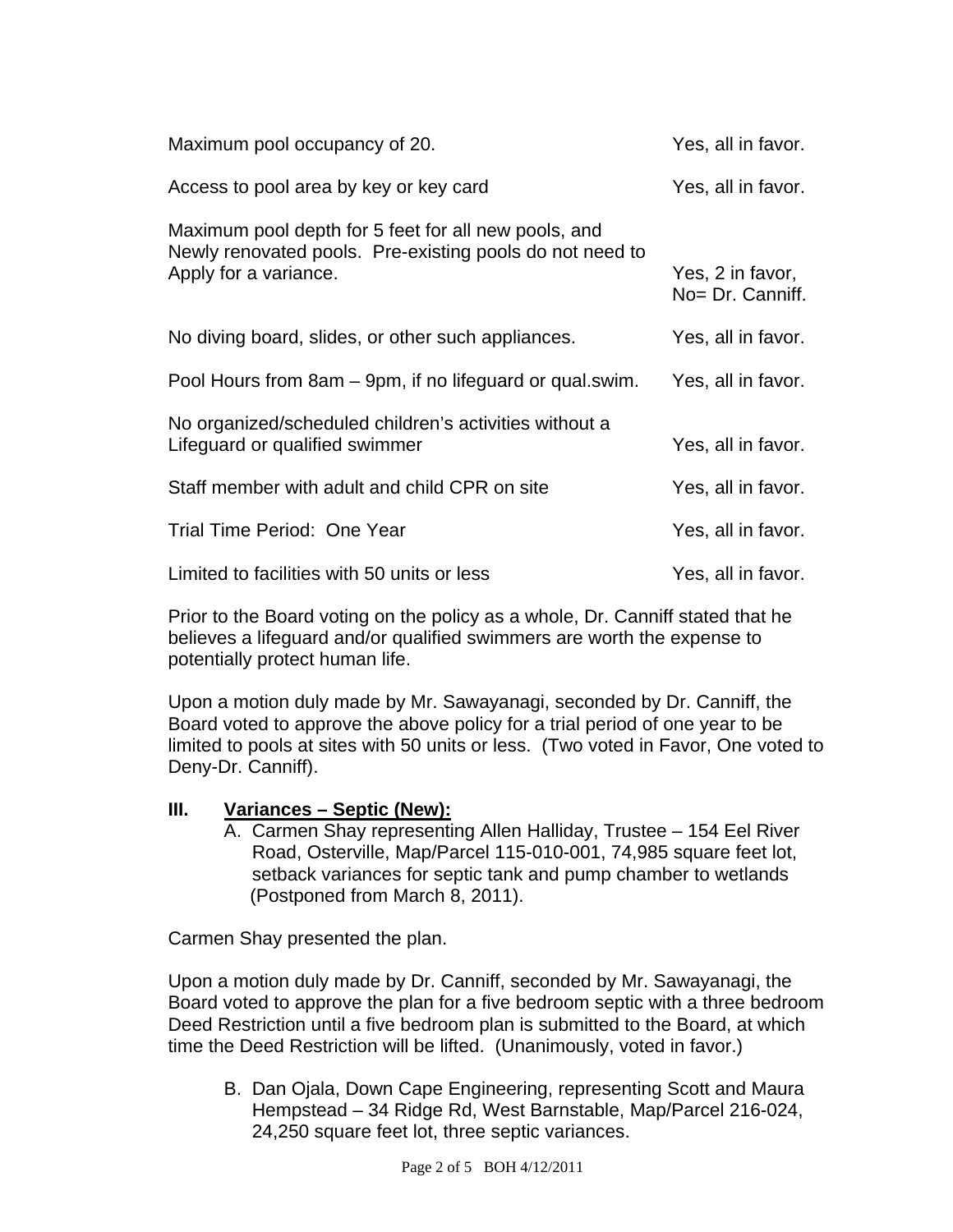Dan Ojala was present. The property currently has a private well and this leads to the Title V regulation stipulating that the property can only be used as a two bedroom with a two bedroom deed restriction.

C. Dan Ojala, Down Cape Engineering, representing Albert Colton – 94 Holly Point Road, Centerville, Map/Parcel 232-042, requesting an extension of septic replacement.

Dan Ojala was present and acknowledged the extension has expired. He would like to have another extension.

Dr. Miller said that without seeing a specific plan, he is reluctant to approve a plan.

Upon a motion duly made by Mr. Sawayanagi, seconded by Dr. Canniff, the Board voted to approve the extension of the septic replacement until September 15, 2011, and the Board prefers the installation to occur sooner, if possible. (Unanimously, voted in favor.)

WITHDRAWN D. Mark Marinaccio and John Juros, Department of Public Works, request to upgrade existing toilet facility with Title V variance at Joshua's Pond, Osterville, seasonal use only.

#### **IV. Subdivision# 820:**

Dan Ojala, Down Cape Engineering, representing Stephen E. Wallace,–'0' High Street, a.k.a. Wayside Lane Extension, West Barnstable, Preliminary Plan Subdivision# 820 in Historical District, Map 110, Parcel 007, 2 lots on 6.96 acres, within the Resource Protection Overlay District.

Dan Ojala was present and reviewed the plan.

Mr. McKean said the staff commented on page 2, the proposed Well does not meet the 10 feet separation.

Upon a motion duly made by Junichi Sawayanagi, seconded by Dr. Caniff, the Board voted to approve Conditions: Well needs to be relocated to be 10 feet from property line, and subject to no grinding of stumps, etc. (Unanimously, voted in favor).

# **V. Variance – Food (New):**

A. John Greene representing Oceans 10 – 10 Ocean Street (formerly The Black Spot), Hyannis, grease trap variance.

No one was present.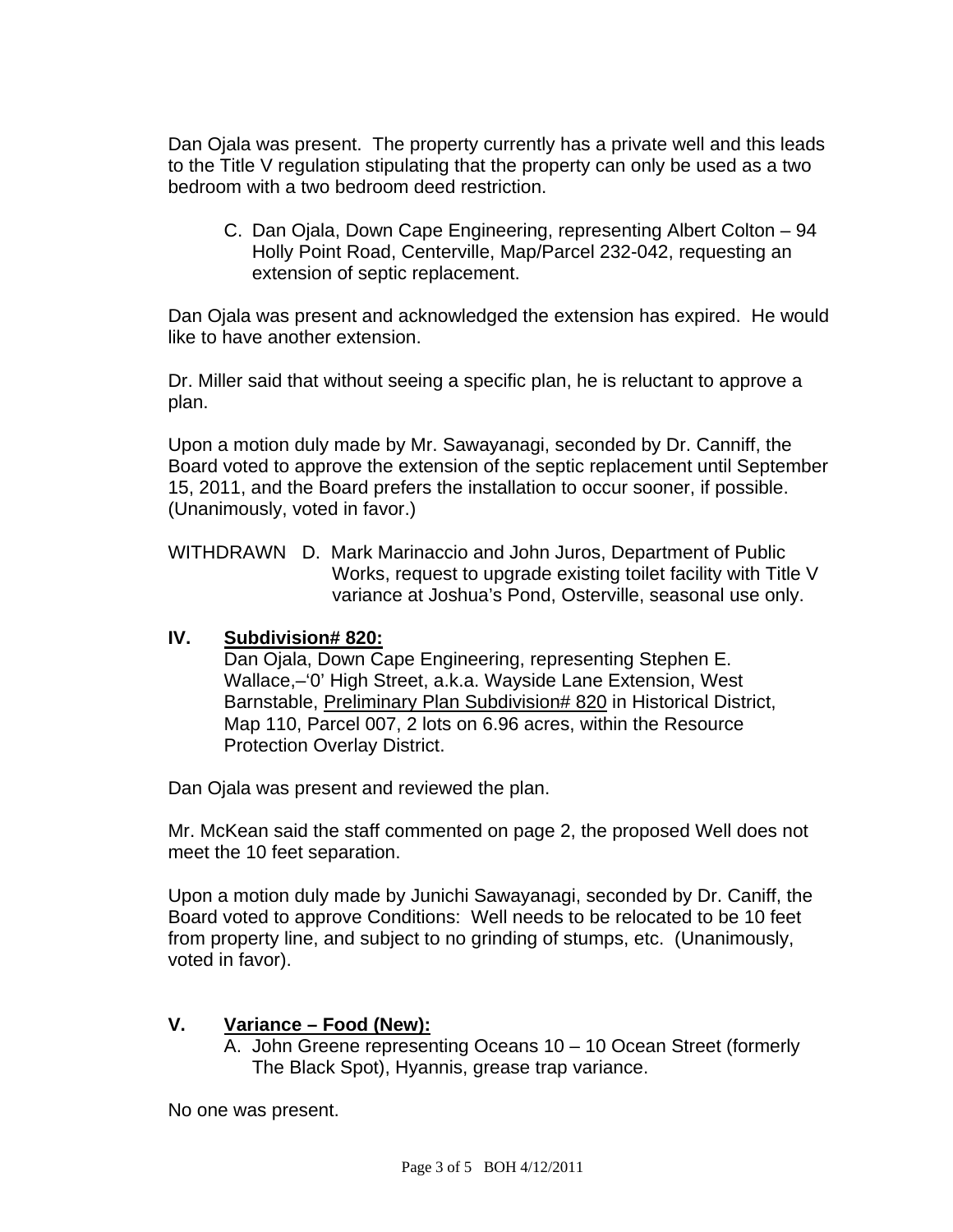Mr. McKean said there are a couple items on the floor plan which he would like to see moved – the mop sink and the sandwich unit. Otherwise, with the proposed menu and with the limitations of the lot itself, the grease recovery devise is a good alternative.

Upon a motion duly made by Dr. Canniff, seconded by Mr. Sawayanagi, the Board voted to Continue to the May 10, 2011 meeting. (Unanimously, voted in favor.)

B. Michael Santos representing Cape's Best Gyros & Grill – 569 Main St (formerly Café Samedy), grease trap variance.

No one was present.

Mr. McKean said that Bob Burgmann, Town Engineer -DPW and the Health Division are not supporting the use of a grease recovery devise with this menu. It should have a grease tank installed and there should be space at the lot.

Upon a motion duly made by Dr. Canniff, seconded by Mr. Sawayanagi, the Board voted to Continue to the May 10, 2011 meeting. (Unanimously, voted in favor.)

# **VI. Body Art Establishment / Artist:**

 Alex Travassos, Artist/Owner, Black Pearl Tattoo – 509 Main Street, Hyannis, variance for Artist License.

Alex Travassos was present. He had operated in New Hampshire for seven years.

New Hampshire had never had a history of offering any courses in the field, so he sponsored such courses, along with requiring and sponsoring each of his employees to have CPR and First Aid course, along with blood borne pathogen courses, held on site.

The Board voted to approve a one year temporary body artist permit to Alex Travassos with the following conditions: 1) Mr. Travassos to contact the State of New Hampshire and get in writing the criteria for a body artist, 2) provide proof/copies of his NH body artist licenses for a number of the years to the Health Director, and 3) complete the Quincy Skin Course. Upon completion of the conditions to Mr. McKean's satisfaction, a temporary permit of one year will be issued.

#### **VII. Old / New Business:**

WITHDRAWN A. Proposed revisions to Article III Section 360-3 Floodplain Sewage Regulations.

B. 986 Sea View Avenue, #A, Osterville.